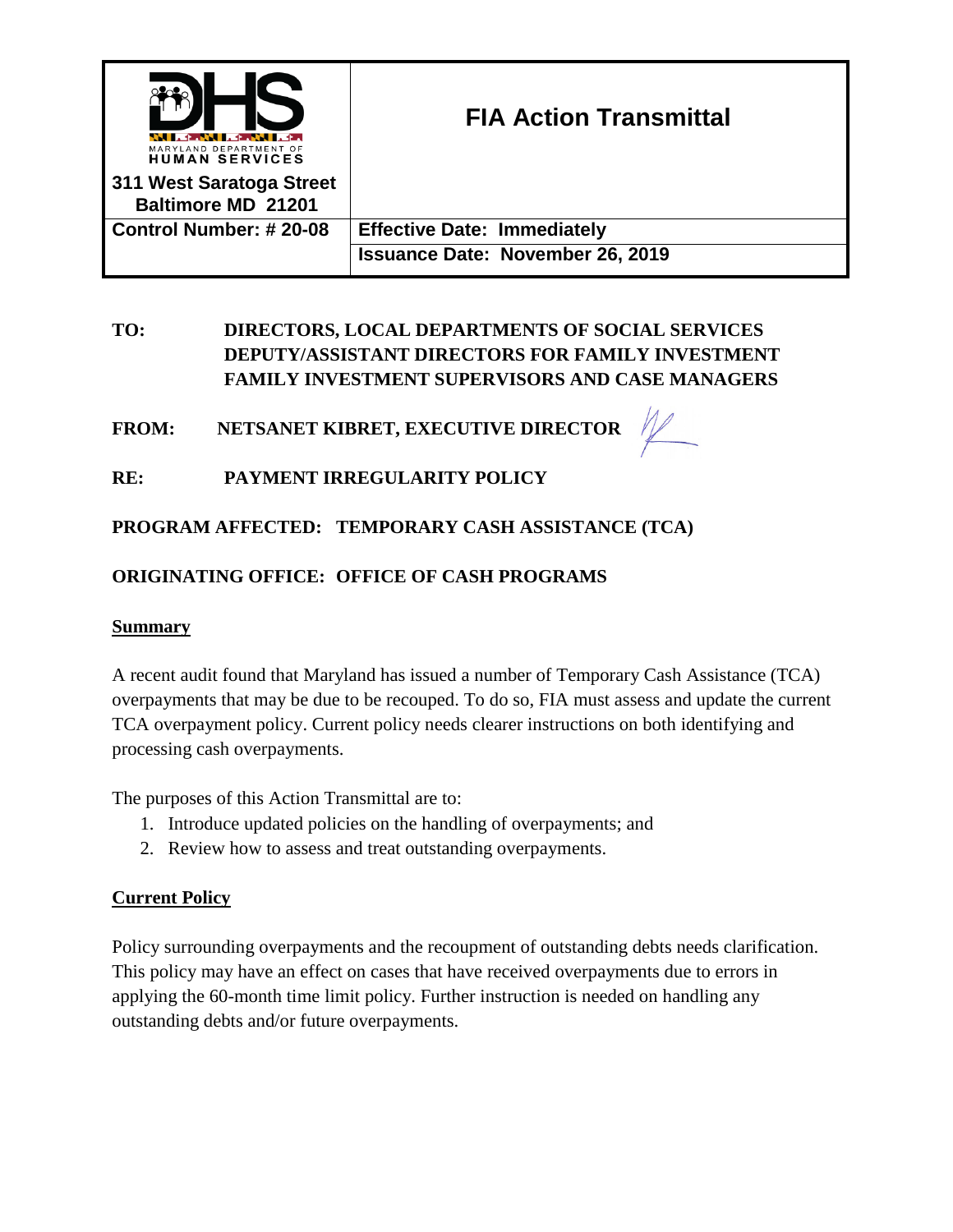# **Action Required**

#### Pursuing Overpayments

In order to pursue an overpayment, the case must include the following;

- Verification and documentation of the verification for each instance of overpayment;
- A calculation of the overpayment;
- Notification to the customer; and
- A written agreement, when applicable.

There are three causes for an overpayment for which recoupment may be pursued.

- 1. Agency Error (AE)
	- Occurs when the local department:
		- fails to take action in a timely manner on a known change
		- incorrectly applies policy or procedures
		- makes an incorrect calculation
		- issues benefits when the certification period has expired and no redetermination was completed
		- issues benefits for more than 60 months without the required documentation as specific in Section 313 and Section 204 of the TCA Manual.
	- In the event of an agency error, the recoupment/recovery amount is \$10 or 10% of the TCA grant amount, whichever is greater.
		- Any overpayment *established* after January 1, 2020 solely due to a customer receiving over 60 months of TCA without a hardship exemption and/or documentation of an exemption is subject to the Agency Error overpayments recoupment policy.
- 2. Customer Error (CE)
	- This may also be called an Inadvertent Household Error and occurs when the customer fails to:
		- give complete or accurate information
		- report a change in a timely manner
	- In the event of a customer error, the recoupment/recovery amount is \$20 or 20%, whichever is greater
- 3. Intentional Program Violation (IPV)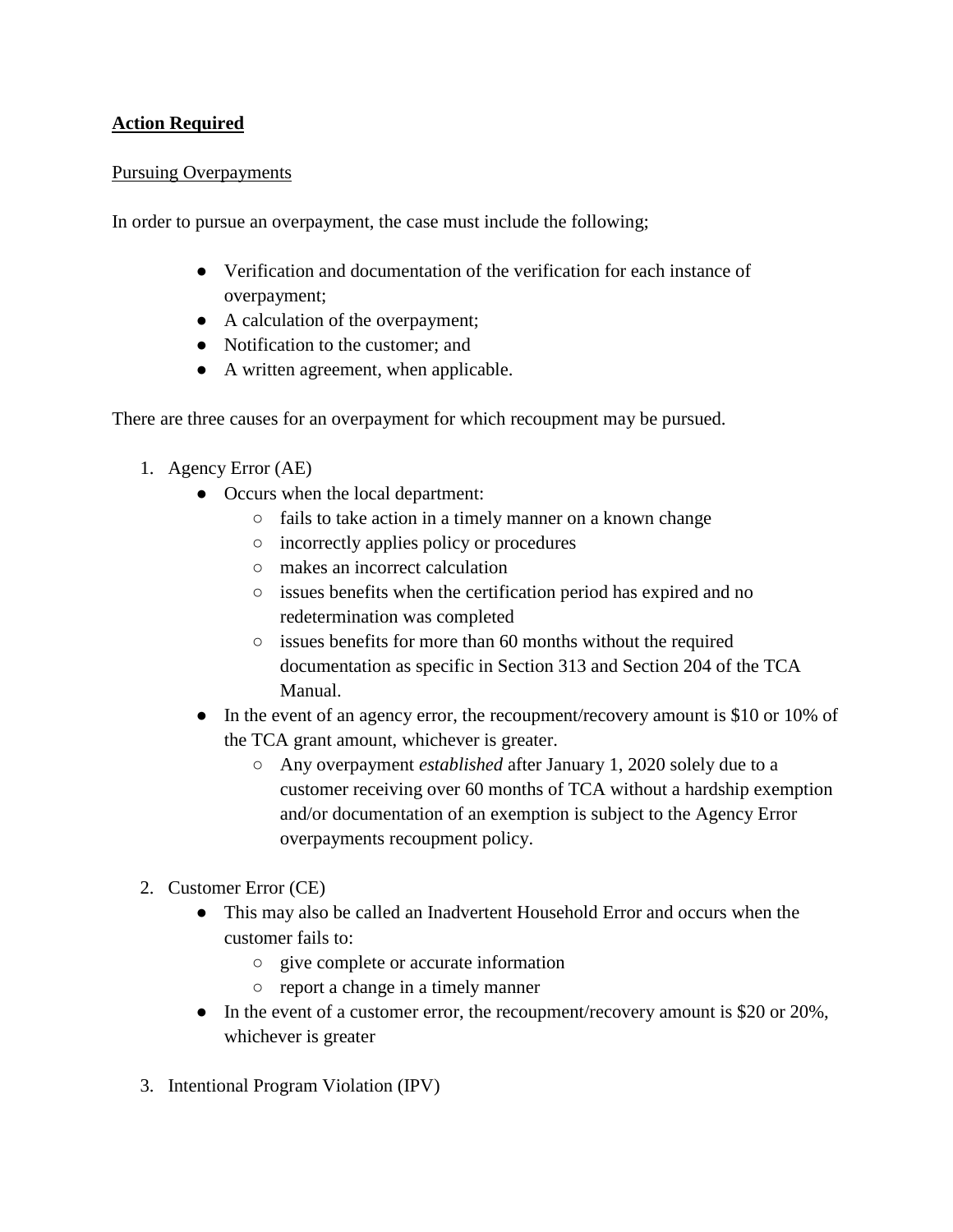- An IPV occurs when the customer deliberately and knowingly does any of the following:
	- makes false statements to receive benefits, maintain benefit level increase or avoid a reduction in benefits
	- misrepresents facts to receive benefits they would have otherwise not been eligible for

# **REMINDER: An overpayment cannot be noted as fraud or IPV unless there is a legal decision establishing the fraud or the individual signed a waiver of administrative disqualification hearing (ADH).**

# Notifying the customer

The LDSS must retain verification that the customer was notified of the overpayment. This can be done using a Notice 18 (the CARES-generated Overpayment/Demand Notice) or a manual letter that includes the following information;

- the amount owed;
- reason for the overpayment;
- period of time in which the overpayment occurred;
- ways the overpaid amount can be repaid;
- the customer's right to an administrative hearing if the customer disagrees with either the overpayment or the amount of overpayment;
- the customer's right to renegotiate any repayment schedule if the assistance unit/household's circumstances change;
- the requirement to return the enclosed repayment agreement, completed and signed within 30 days of the date the notice is mailed, indicating an agreement to make restitution and the method by which repayment will be made; and,
- failure to return the completed agreement by (00/00/0000) may result in further collection action, including a referral to the State's Central Collections Unit.

A second Notice 18 must be sent when there is no response from the household to the first notice.

If the household does not respond by the 30th day after the second Notice 18 is mailed, issue a Notice 43, the CARES-generated Failure to Pay Notice. Once 30 days has passed since the Notice 43 was sent and no action is taken by the customer, label the case Closed and Referred and transfer it to the Central Collections Unit (CCU) via the systems interface process.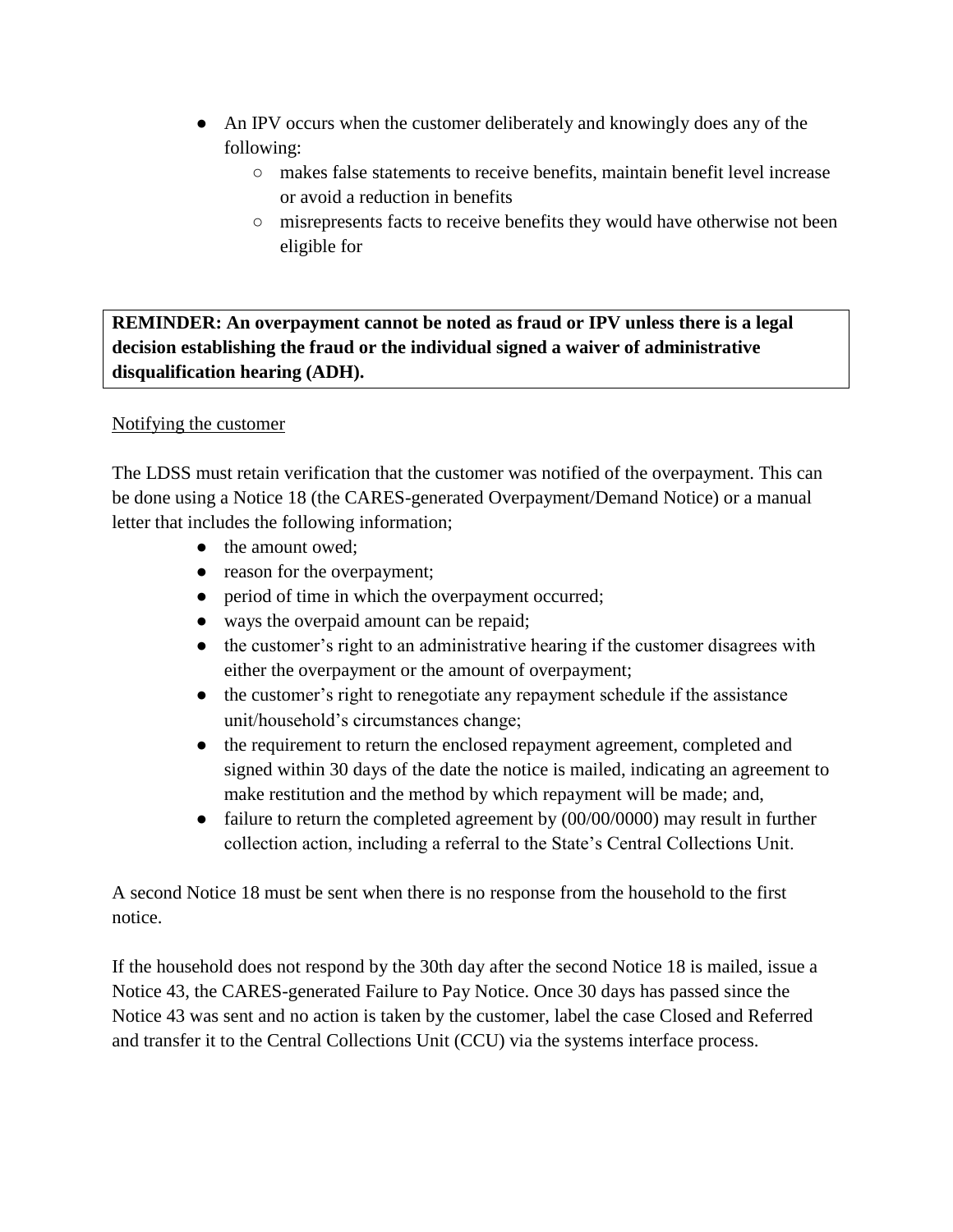# Acceptable Forms of Payment

The following mechanisms are considered acceptable forms of payment:

- Reducing benefits prior to issuance.
- Accepting cash or any of its generally acceptable equivalents such as but not limited to; check, money order, and/or credit or debit cards.
- Conducting the State's own offsets and intercepts. These methods are used when a debt is referred to the State's Central Collection Unit.

# Terminating a Collection Action

There are certain instances when the LDSS may terminate a collection claim. Once the claim has been terminated, all collection action must cease. A claim shall be terminated for any of the following reasons:

- The claim has been found to be invalid in a fair hearing, administrative disqualification hearing, or court determination.
- The claim has been found to have been established in error.
- The claim is missing any of the required documentation needed to establish and pursue the debt.
- The household cannot be located after three years of the claim establishment date.
- The claim is no longer being pursued by the CCU after having been properly referred and the local department has exhausted means available in recouping the claim.

# Definitions

Discovery date: The date the potential claim is detected as a possible overpayment.

Establishment date: The date the initial demand notice (Notice 18) is sent to the customer.

# **CARES Procedure**

There are no changes in the CARES case processing procedures.

# **Attachment**

TCA Manual Section: 1100 Payment Irregularity

# **Inquiries**

For TCA, TDAP and SNAP policy-related questions, please complete the [FIA Policy](http://kb.dhs.maryland.gov/family-investment-administration/contact-us-with-your-fia-program-eligibility-policy-question/)  [Information Request Form](http://kb.dhs.maryland.gov/family-investment-administration/contact-us-with-your-fia-program-eligibility-policy-question/) found on Knowledge Base as shown in the screenshot below.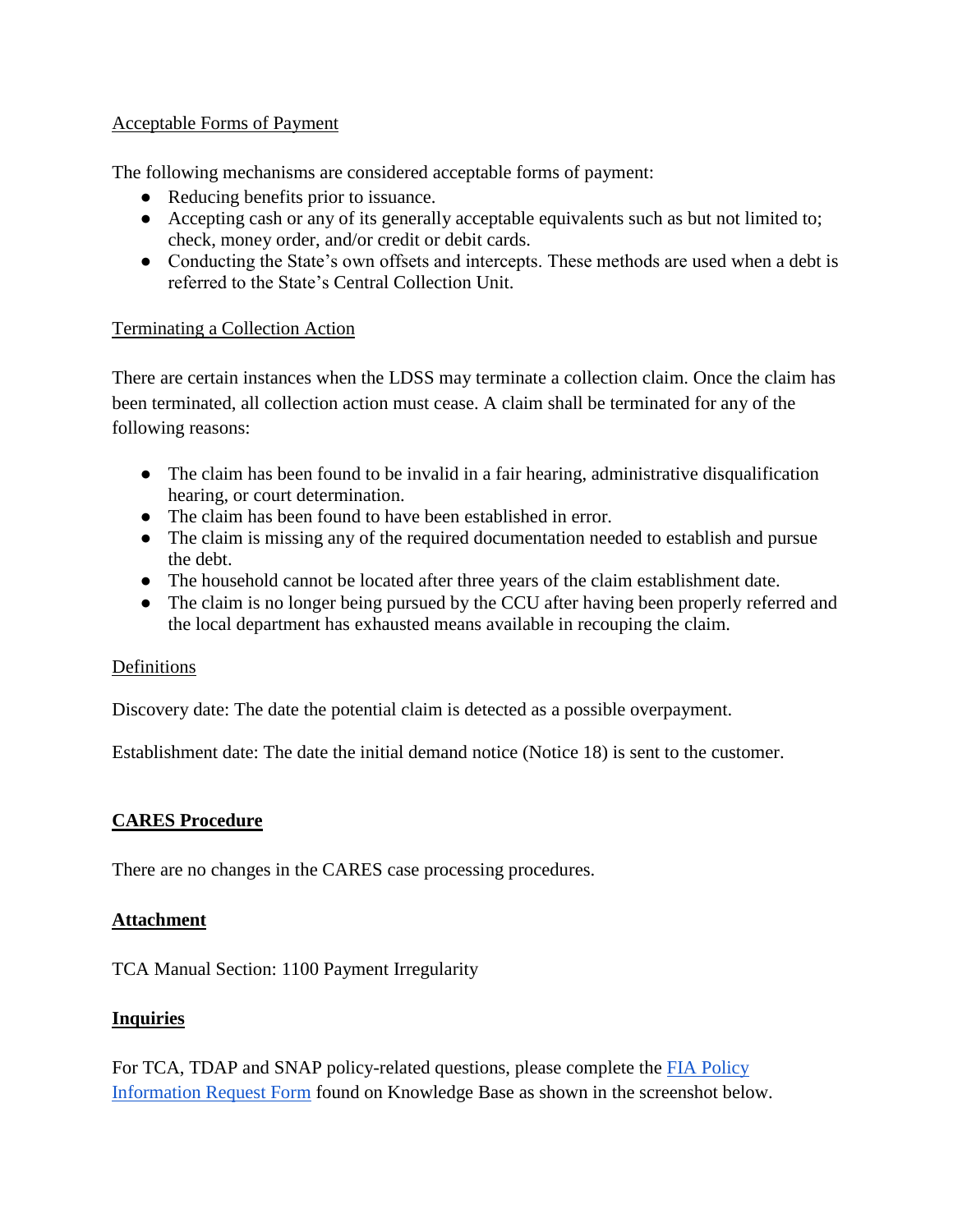

For CARES/systems related inquiries, please contact [fia.bsdm@maryland.gov.](mailto:fia.bsdm@maryland.gov)

cc: DHS Executive Staff Constituent Services DHS Help Desk FIA Management Staff Office of Administrative Hearings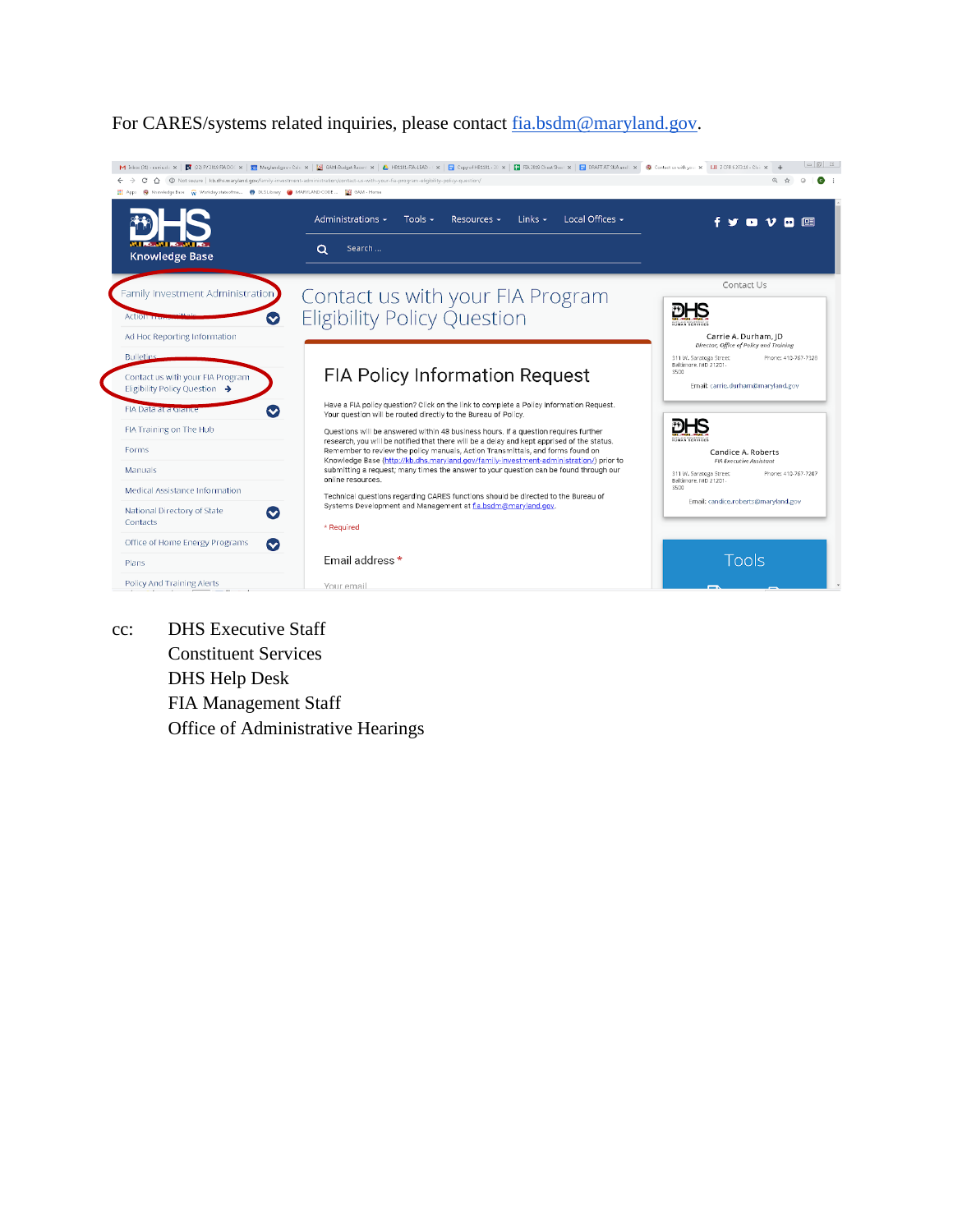#### **1101.1 Payment Irregularity**

- A. Payment irregularity means a benefit amount was incorrect and occurs when the assistance unit or the household does not receive the amount it is entitled to. The payment could be:
	- 1. More than entitled to resulting in an overpayment, or
	- 2. Less than entitled to resulting in an underpayment
- B. Payment irregularities are classified as:
	- 1. **Agency Error** (AE) when the local department:
		- a. Fails to take action in a timely manner on a known change
		- b. Incorrectly applies policy or procedures
		- c. Makes an incorrect calculation
		- d. Issues benefits when the certification period has expired and no redetermination has been completed
		- e. Issues benefits for more than 60 months without a customer meeting a hardship requirement and/or work requirements in his/her Independence Plan. (See Section 313 for determining eligibility beyond 60 months. See Section 204 for information on required documentation for a hardship exemption.)
	- 2. **Customer Error** (CE) also called Inadvertent Household Error when the customer fails to:
		- a. Give complete or accurate information
		- b. Report a change in a timely manner
	- 3. **Intentional Program Violation** (IPV) occurs when the customer deliberately and knowingly:
		- a. Makes false statements to receive benefits, maintain benefit level increase or avoid a reduction in benefits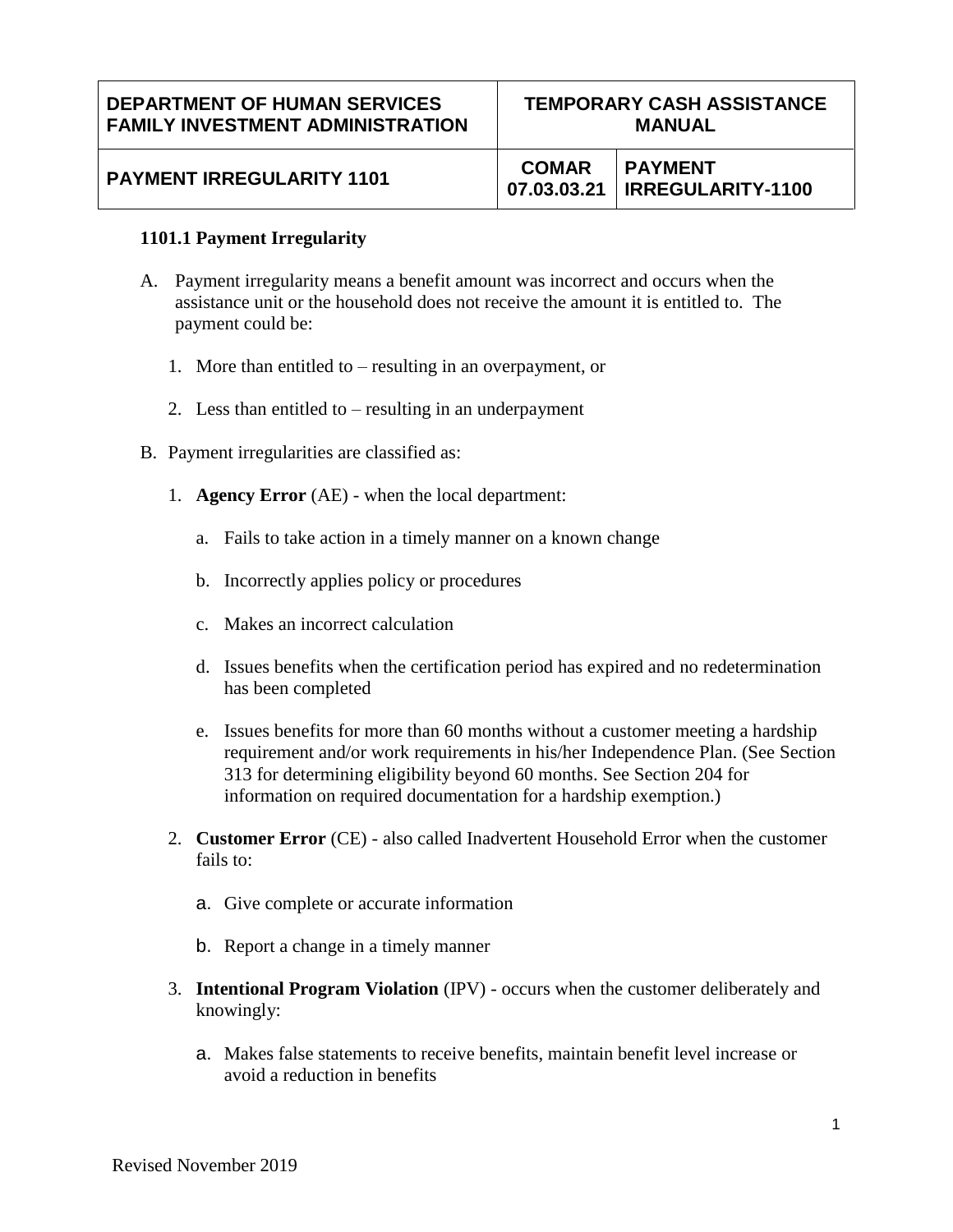#### **DEPARTMENT OF HUMAN SERVICES FAMILY INVESTMENT ADMINISTRATION TEMPORARY CASH ASSISTANCE MANUAL PAYMENT IRREGULARITY 1101** COMAR **07.03.03.21 PAYMENT IRREGULARITY-1100**

- b. Misrepresents facts in order to receive benefits for which he or she is not eligible
- c. Is found guilty of Food Supplement Program trafficking (see SNAP manual for additional information)

**Reminder:** Do not code an overpayment as fraud or IPV unless there is a legal decision establishing the fraud or the individual signed a waiver of an administrative disqualification hearing (ADH).

# **1101.2 Causes of Payment Irregularities**

- A. Unreported changes or local department failure to act on known changes in:
	- 1. Household composition
	- 2. Earned and/or unearned income
	- 3. Household expenses and shelter costs
- B. Local department's incorrect application of policy and procedure
- C. Fraud and/or Intentional Program Violations

**Reminder:** Overpayments in associated programs do not necessarily mean there is an overpayment in the SNAP benefits. Under simplified reporting requirements, there is no overpayment, as long as the customer's income does not exceed 130% of the federal poverty level for household size. (See the SNAP Manual for additional information).

#### **1101.3 Local Department Action**

- A. Local departments must take immediate action to correct payment irregularities.
	- 1. Issue underpayments as quickly as possible within 24 business hours of discovery.
	- 2. Make changes in the system in the on-going month first to ensure the change is made and prevent additional overpayments or underpayments.
	- 3. Make changes in each historical month in which the error occurred to determine the payment irregularity for up to three years prior.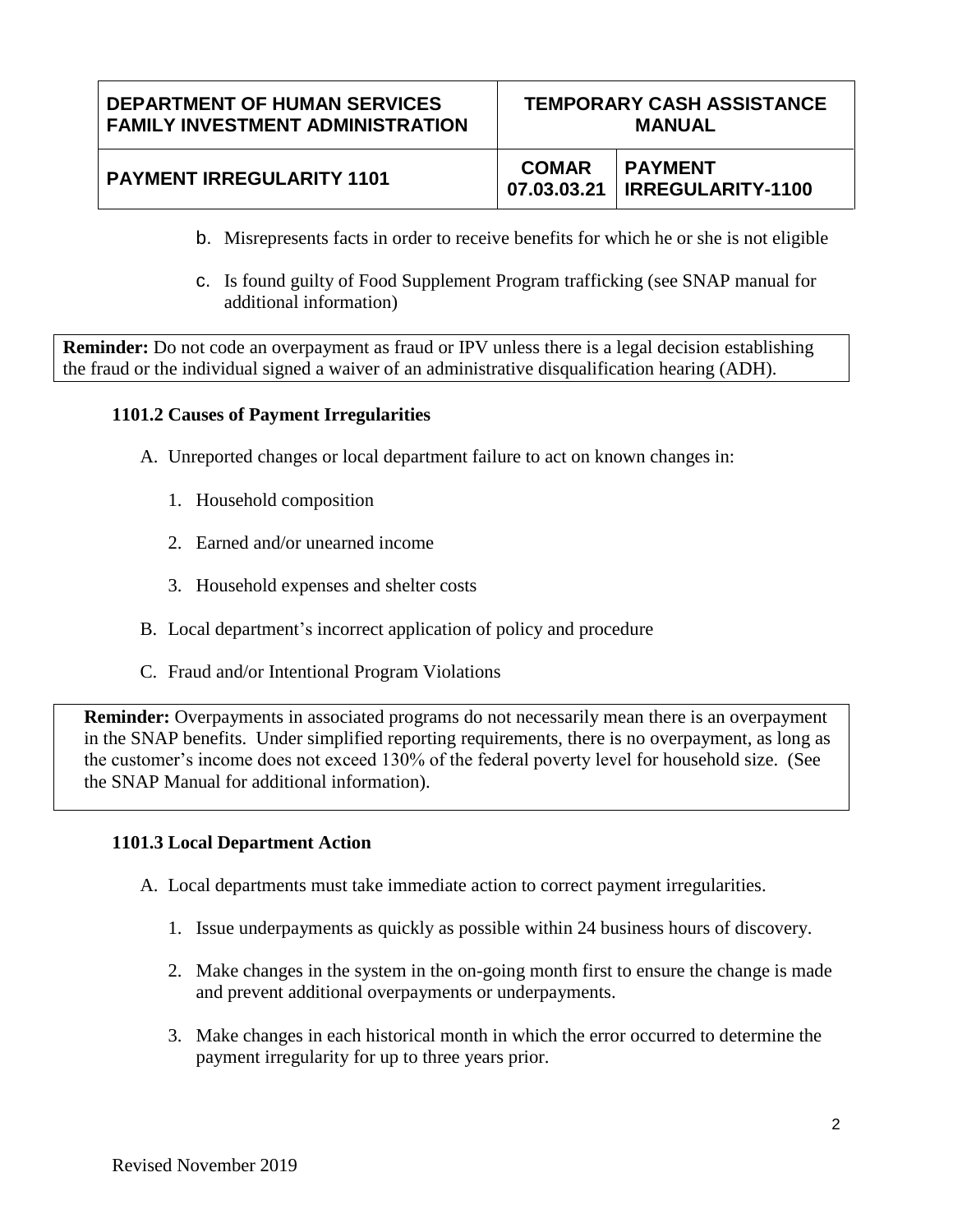# **PAYMENT IRREGULARITY 1101** COMAR

- B. Establish a claim against the household or assistance unit regardless of the reason for the overpayment.
- C. Before establishing an overpayment on a change, allow for the appropriate adverse action time.
	- 1. The first month, following the adverse action period, that the change could have been made is the beginning of the overpayment
	- 2. The end of the overpayment is the last month incorrect benefits were paid
	- 3. When a payment irregularity occurs in one program, review eligibility in all associated programs

# **1101.4 Verification of the Overpayment**

- A. Attempt to obtain verification that documents the household's circumstances for **each month** of the payment error.
- B. Allow the customer 10 days to provide verification.
- C. If the customer cannot or will not provide verification, attempt to have the customer sign a Consent for the Release of Information form to allow the local department to obtain the information.
	- 1. You may use the customer's signed application page that states the customer provides consent for the contact.
- D. Contacts may include but are not limited to: the employer, landlord, or child care provider.
- E. Secondary sources of verification include: Maryland Automated Benefit System (MABS), the State Verification and Exchange System (SVES), the Income and Eligibility Verification System (IEVS), "The Work Number" and MD/DC Online.
- F. When using MABS to verify earnings, the case manager must divide the quarterly income by 3 to arrive at a monthly figure.
- G. Complete a separate set of calculations for each error by using the figures that were in effect for each month the error existed.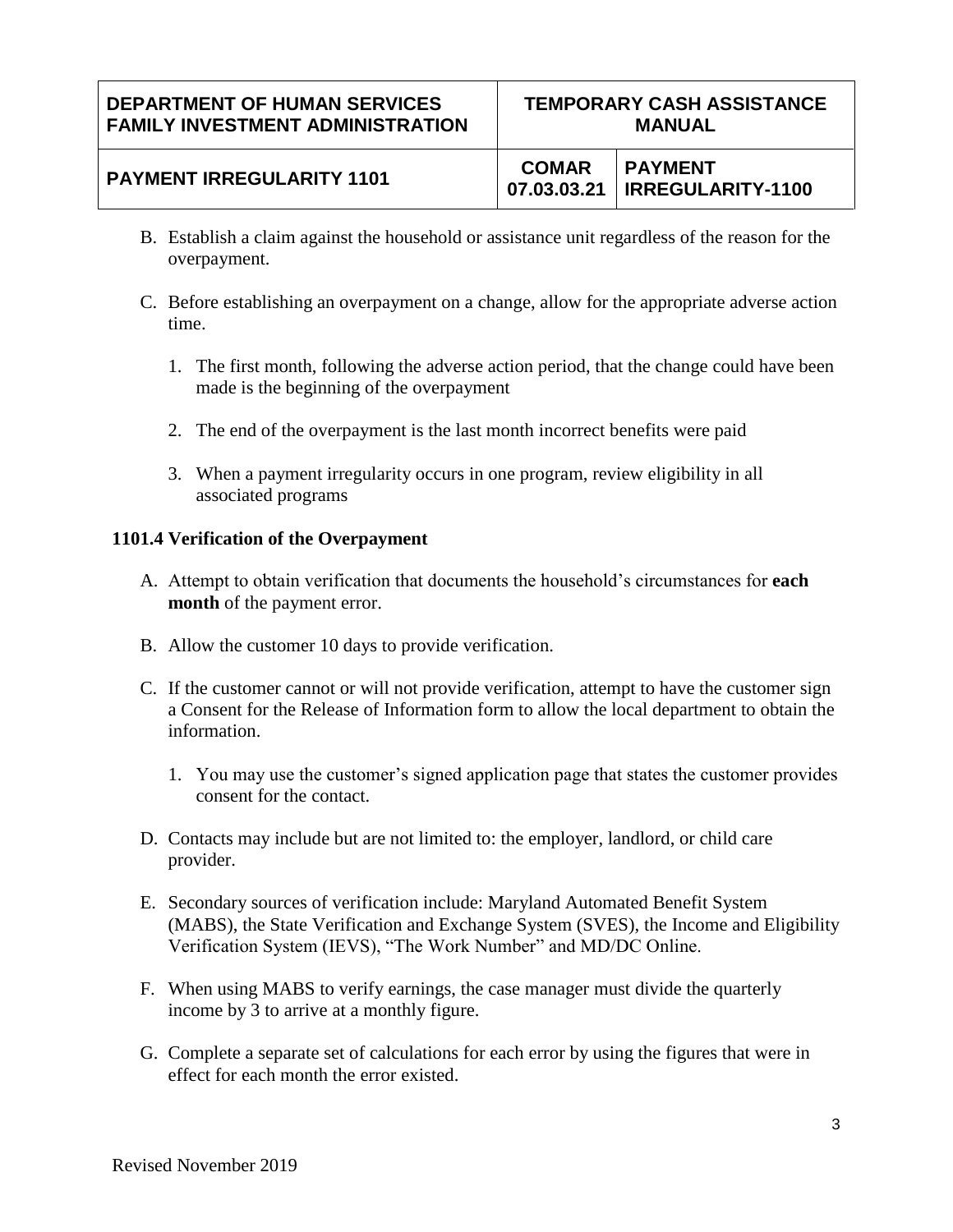| <b>DEPARTMENT OF HUMAN SERVICES</b>     | <b>TEMPORARY CASH ASSISTANCE</b> |                                                   |
|-----------------------------------------|----------------------------------|---------------------------------------------------|
| <b>FAMILY INVESTMENT ADMINISTRATION</b> | <b>MANUAL</b>                    |                                                   |
| <b>PAYMENT IRREGULARITY 1101</b>        | <b>COMAR</b>                     | <b>PAYMENT</b><br>07.03.03.21   IRREGULARITY-1100 |

#### **1101.5 Overpayment Dates**

- A. Discovery Date: The date the potential claim is detected as a possible overpayment.
- B. Establishment Date: The date the initial demand notice (in CARES, Notice 18) is sent to the customer.

#### **1101.6 Loss of Earnings Disregards and Child Care Deductions for Late Reporting**

Customers not reporting new earned income or an increase in earned income timely are not entitled to the earned income disregards (40% for regular earnings and 50% if self-employed) and the child care deduction for the months that the income was unreported.

#### **1101.7 Waiver of Overpayment Claims**

The local department will waive the establishment of a TCA overpayment if the:

- Total overpayment is \$125 or less **and**
- TCA case is closed.

#### **1101.8 Manual Calculation of a Payment Irregularity**

- A. The calculation to determine an OP or UP is the same. It is the difference between what was received and what the applicant or recipient was eligible for.
- B. Determine the correct amount of benefits for each month that the household received an overpayment.
- C. Do not include any amounts that occurred more than three years prior to the month the claim was identified.

#### **1101.9 Special Circumstances Regarding TCA Overpayments**

- A. Recipient convicted of a drug felony.
	- 1. A custodial parent convicted of a drug related felony on or after July 1, 2000 while receiving TCA, is ineligible for TCA for one year from the date of the conviction and is subject to substance abuse testing and treatment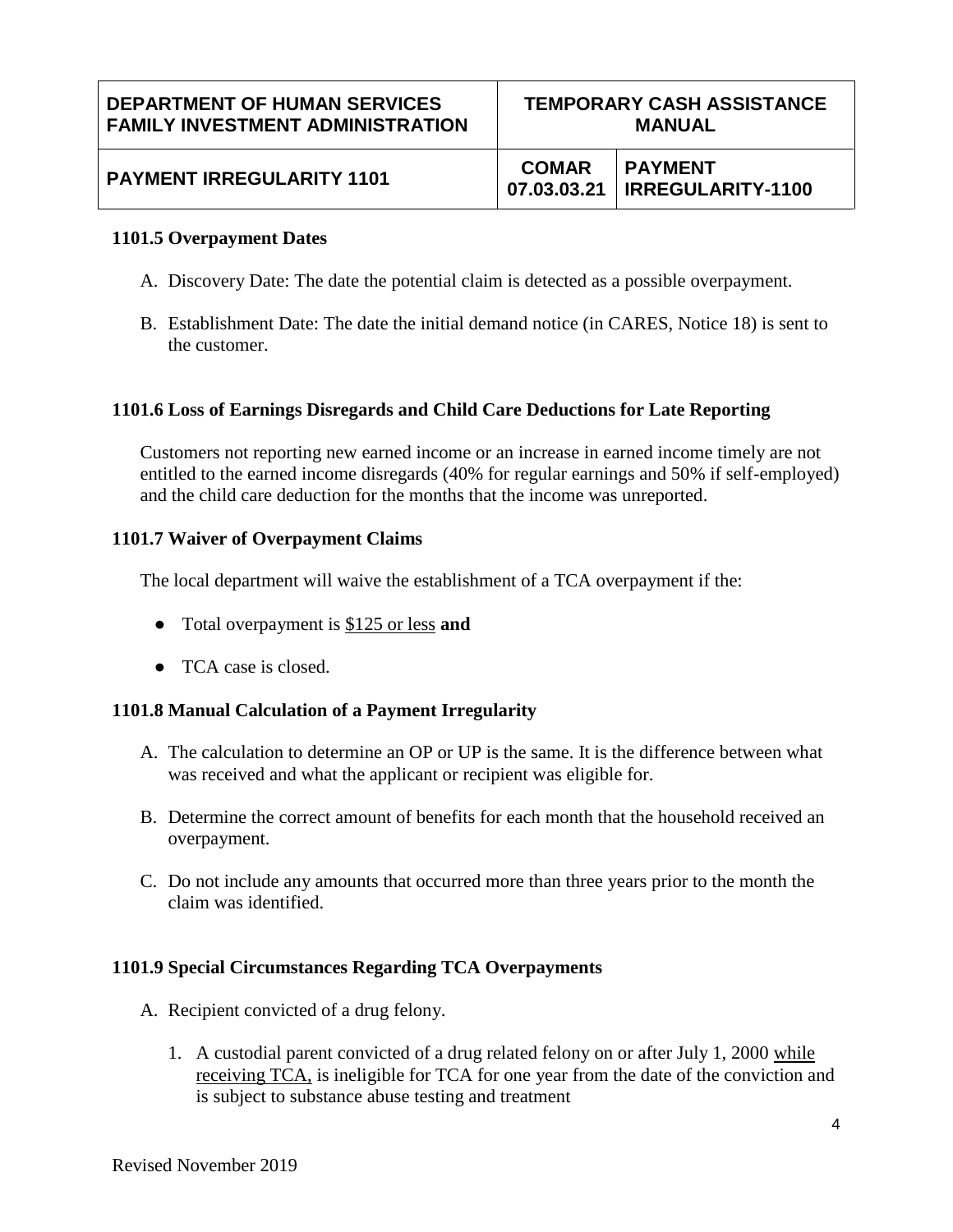- 2. Remove the custodial parent from the TCA, after timely and adequate adverse action is given
- 3. Establish an OP for every month that the custodial parent received TCA from the month of the conviction to the effective date of the change
- B. 60 Month time limit.
	- 1. Federal TCA benefits cannot be paid to adults who have received benefits for 60 months, whether consecutive or not, unless the customer meets the requirements for a hardship or is meeting the work requirements in his or her Independence Plan.
	- 2. Do not count any month a customer is overpaid an entire month of TCA benefits and subsequently repays the entire benefit towards the 60-month time limit.
- C. Child Support
	- 1. Review child support screens to determine the amount, if any, of child support payments received and retained by the Agency
	- 2. Offset (reduce) the TCA OP amount by the amount of child support collected and retained by the Agency

# **1101.10 Notification to the Customer**

- A. Customers must be provided with written notification of a payment irregularity.
- B. Whether the overpayment notification letter to the customer is a system generated letter (Notice 18) or a manual letter it must state the following information:
	- 1. The amount owed
	- 2. Reason for the overpayment
	- 3. The period of time in which the overpayment occurred
	- 4. Ways the overpaid amount can be repaid
	- 5. The customer's right to an administrative hearing if the customer disagrees with the overpayment (that an overpayment exists or the amount)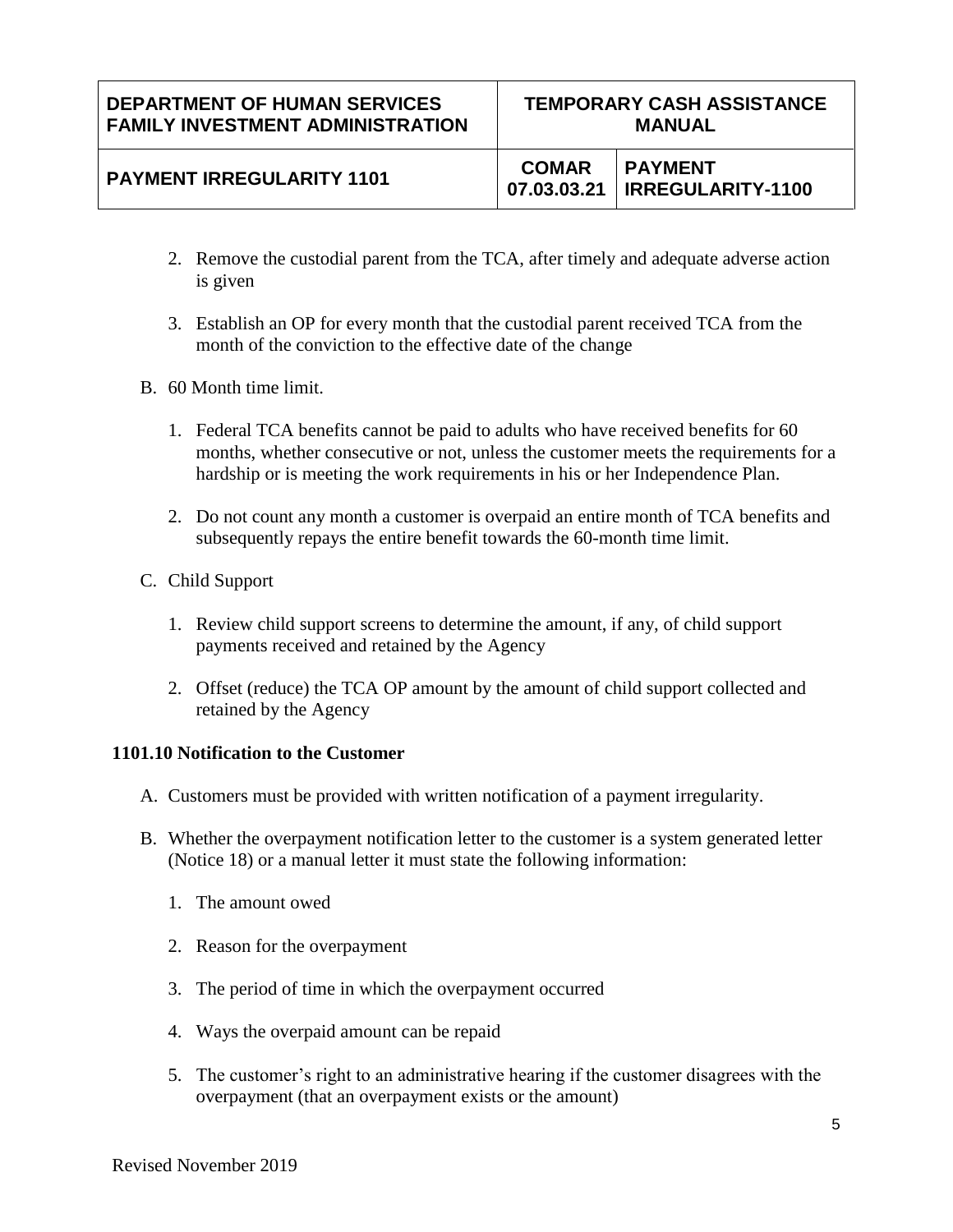| <b>PAYMENT IRREGULARITY 1101</b> |  | <b>COMAR PAYMENT</b><br>07.03.03.21   IRREGULARITY-1100 |
|----------------------------------|--|---------------------------------------------------------|
|----------------------------------|--|---------------------------------------------------------|

- 6. The customer's right to renegotiate any repayment schedule if the assistance unit/household's circumstances change
- 7. The requirement to return the enclosed repayment agreement, completed and signed within 30 days (00/00/0000) of the date the notice is mailed, indicating an agreement to make restitution and the method by which repayment will be made
- 8. Failure to return the completed agreement by 00/00/0000 may result in further collection action, including a referral to the State's Central Collections Unit
- C. A second notice (Notice 18) must be sent when there is no response from the household to the first notice sent. The second notice should be sent no later than 60 days but no sooner than 30 days after the issue date of the first notice.
- D. Issue a third and final notice indicating failure to repay (Notice 43) if the customer does not respond within thirty days to the second Notice 18. Issue the final notice indicating failure to repay no later than 60 days but no sooner than 30 days after the issue date of the second notice.

# **1101.11 Right to an Administrative Hearing**

- A. Customers have the right to a hearing before an administrative law judge (ALJ) regarding a payment irregularity.
- B. The CARES system generates a page explaining how to file an appeal along with the CARES repayment notice.
	- 1. Customers can pick up a DHR/FIA Request for Hearing form (DHR/FIA 334) in the local department or have the local department mail them one.
- C. If the customer requests a hearing within 10 days of the notification of the overpayment and recoupment, the customer may request benefits be continued pending the hearing decision.
	- 1. There are specific rules for other programs regarding the continuation of benefits pending a hearing decision. Please refer to the policy for a specific program.
- D. If the customer requests an administrative hearing and the hearing decision upholds the proposed reduction or termination, the overpayment includes any benefits issued pending the decision.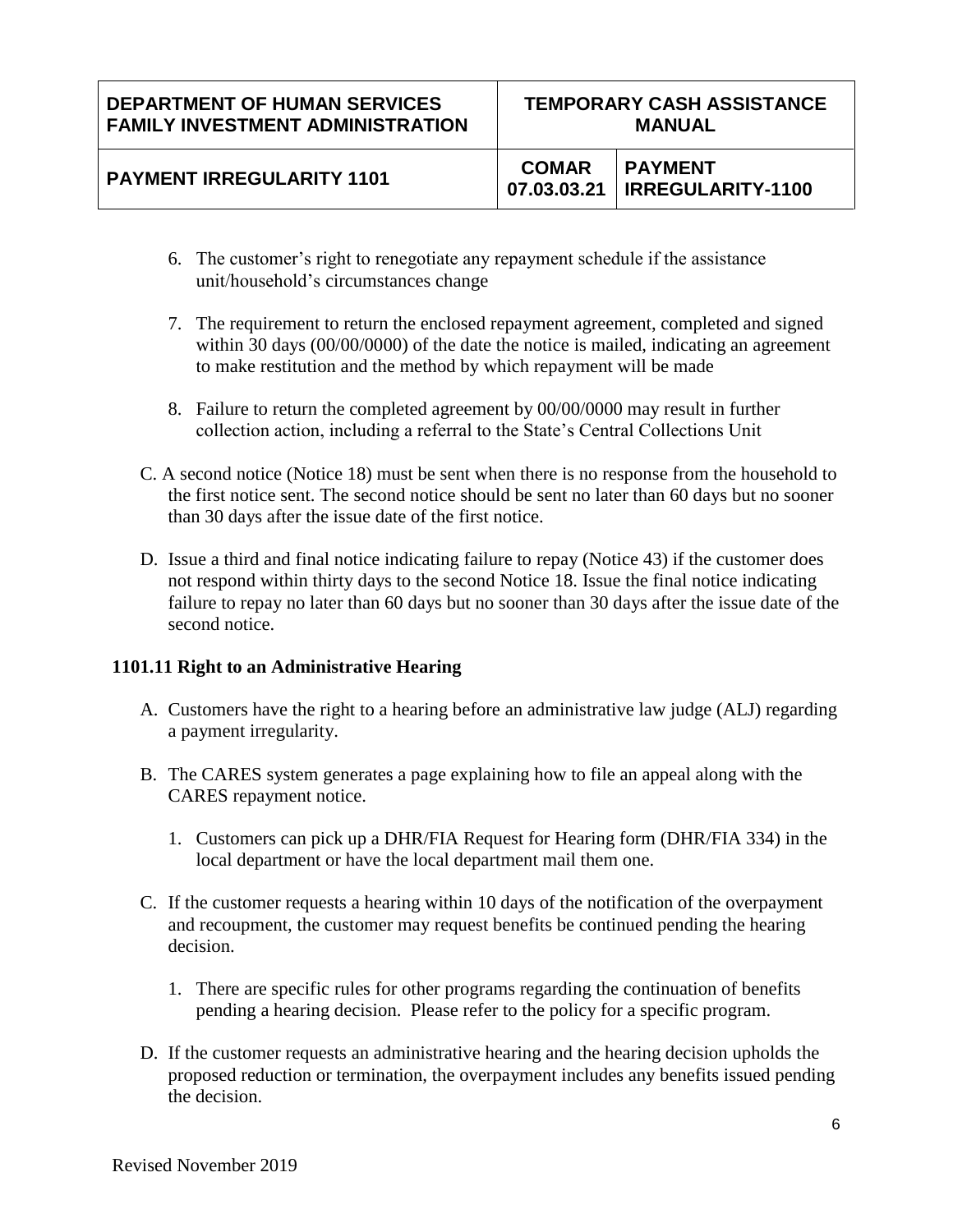### **DEPARTMENT OF HUMAN SERVICES FAMILY INVESTMENT ADMINISTRATION**

# **PAYMENT IRREGULARITY 1101** COMAR

**07.03.03.21 PAYMENT IRREGULARITY-1100**

- E. Following an Administrative Hearing, the local department must re-notify the household of the claim if the following occurs;
	- 1. The Administrative Law Judge (ALJ) finds in favor of the State and determines that a claim does exist against the household;
	- 2. The appellant does not show for the hearing; or
	- 3. The case is dismissed.
- F. Once the hearing decision is received, upholding the local department action, do not send another adverse action before implementing recoupment. Delinquency is based upon this decision date and not the date noted on the initial Notice 18 sent to the household.
- G. If the ALJ determines that a claim does not exist, the claim is terminated and written off. The local department must notify the customer in writing once the claim is terminated and written off.
- H. The local department must comply with the ALJ's decision within 10 days.

# **1101.12 Recoupment**

- A. For TCA, TDAP, SNAP, PAA, and RCA cases that are Agency Error (AE) or Customer Error (CE) overpayments the recoupment amount is \$10 or 10 percent, whichever is greater
- B. The rules for IPVs and fraud are slightly different for each program. They are discussed in the individual program sections
- C. Customers have the option of paying more than the standard recoupment amount
- D. Do not recoup benefits from an initial benefit
- E. Approving a recoupment BEG within the last 10 days of the month reduces the following month's benefit, without allowing 10 days adverse action time. Local departments should avoid approving BEG plans during the end of the month adverse action period
- F. Re-screening the same assistance unit number when customers, whose benefit case closed with an outstanding balance, reapply for benefits CARES automatically begins recoupment when the case is approved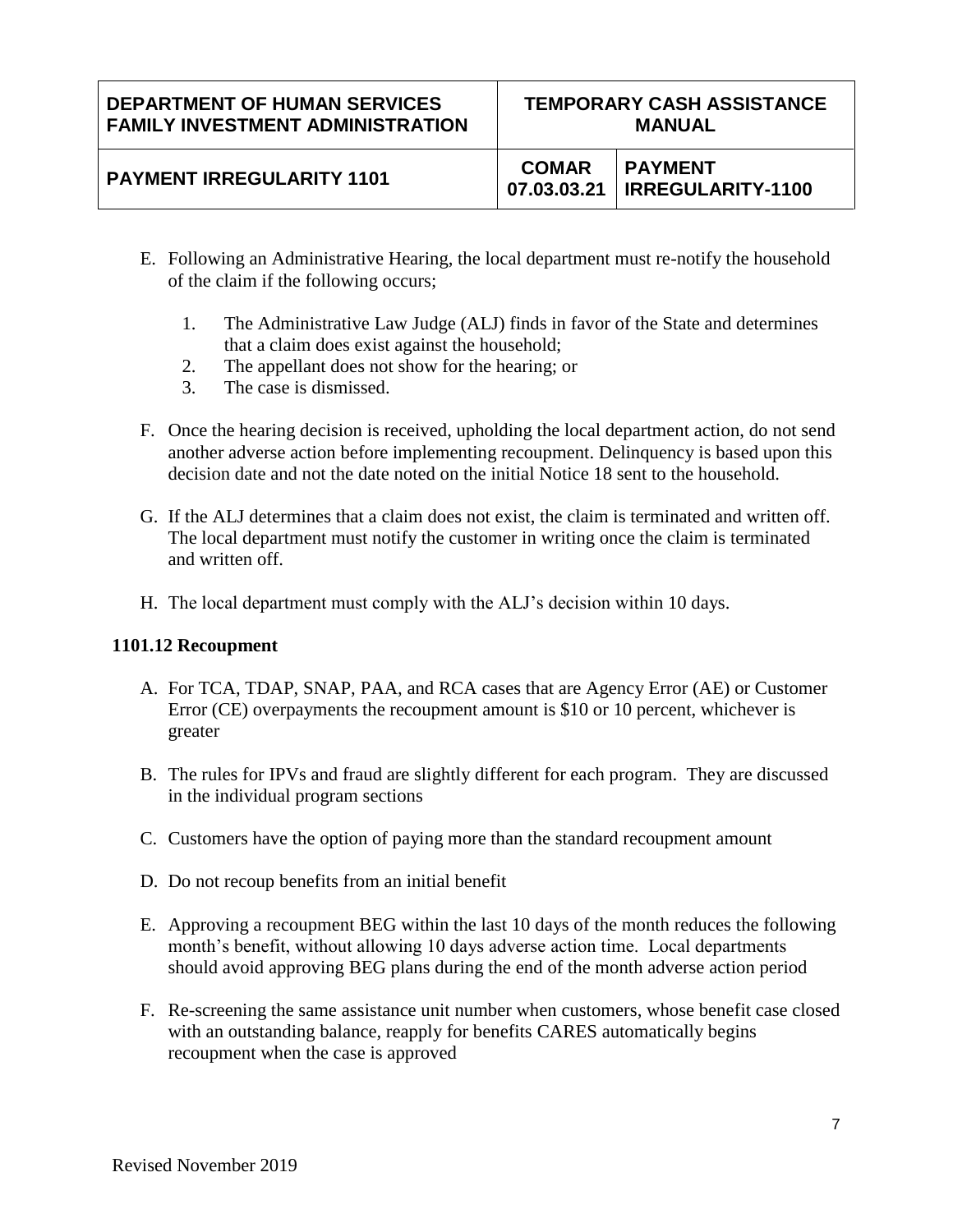### **DEPARTMENT OF HUMAN SERVICES FAMILY INVESTMENT ADMINISTRATION**

| <b>PAYMENT IRREGULARITY 1101</b> |  | <b>COMAR PAYMENT</b><br>  07.03.03.21   IRREGULARITY-1100 |
|----------------------------------|--|-----------------------------------------------------------|
|----------------------------------|--|-----------------------------------------------------------|

### **1101.13 TCA Increase in Benefits (Underpayment)**

**Note:** When a change is reported or the local department becomes aware of a change, the case manager must re-evaluate the assistance unit's eligibility and benefit amount.

- A. Changes resulting in increases in benefits must be made so that the benefits increase no later than the month following the month the change was reported.
- B. When the case manager is not able to make the change the month following the month the change was reported, issue supplements or underpayments as soon as possible in the next month.
- C. Issue supplements for the month in which a customer reports that a newborn or other member has joined the household.

#### **1101.14 Initiating a Collection Claim**

- A. Within 60 days of the discovery of the overpayment the following must be initiated;
	- a. Either recovery of the overpayment; or
	- b. Recoupment from the household's benefit.
- B. Failure to take any of the above actions within the specific timeframe does not release a household from the debt.
- C. When a household with a closed case fails to submit a scheduled payment in accordance with the signed repayment agreement, a secondary Notice 43 is sent.

| For collecting from an active or reactivated case                                                                                                                                                                                                                                          |                                                   |  |  |
|--------------------------------------------------------------------------------------------------------------------------------------------------------------------------------------------------------------------------------------------------------------------------------------------|---------------------------------------------------|--|--|
| Cases that are Agency Error (AE)<br>overpayments the recoupment amount is<br>\$10 or 10 percent, whichever is greater.<br>Cases that are Customer Error (CE)<br>overpayments the recoupment/recovery<br>amount is \$20 or 20%, whichever is<br>greater. The local department needs written | For IPV cases, see Section 1100 of the<br>Manual. |  |  |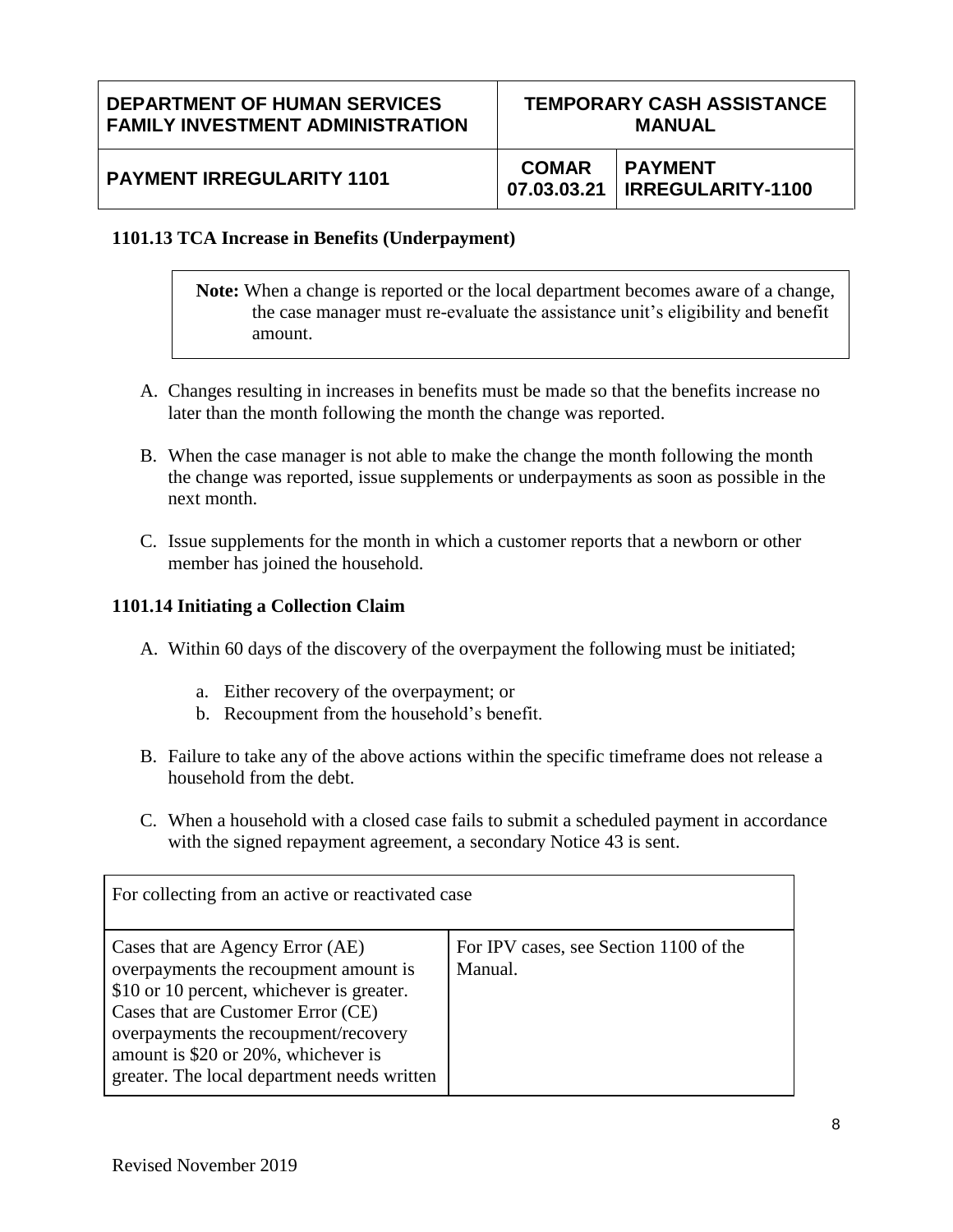| <b>DEPARTMENT OF HUMAN SERVICES</b><br><b>FAMILY INVESTMENT ADMINISTRATION</b>                                                                                                                |                                                                                                                                                                                                                                               | <b>TEMPORARY CASH ASSISTANCE</b><br><b>MANUAL</b> |                                            |  |
|-----------------------------------------------------------------------------------------------------------------------------------------------------------------------------------------------|-----------------------------------------------------------------------------------------------------------------------------------------------------------------------------------------------------------------------------------------------|---------------------------------------------------|--------------------------------------------|--|
| <b>PAYMENT IRREGULARITY 1101</b>                                                                                                                                                              |                                                                                                                                                                                                                                               | <b>COMAR</b><br>07.03.03.21                       | <b>PAYMENT</b><br><b>IRREGULARITY-1100</b> |  |
| permission to collect against active<br>benefits. See below for written permission<br>guidance.                                                                                               |                                                                                                                                                                                                                                               |                                                   |                                            |  |
| For collecting from a closed case                                                                                                                                                             |                                                                                                                                                                                                                                               |                                                   |                                            |  |
| The local department and the household<br>must agree to a repayment plan. The<br>household must return the signed<br>agreement no later than 30 days after<br>receiving the second Notice 18. | If the local department does not receive a<br>signed repayment agreement by the 30thth<br>day following the second Notice 18, refer<br>the debt to the Central Collections Unit.                                                              |                                                   |                                            |  |
| For any overpayment                                                                                                                                                                           |                                                                                                                                                                                                                                               |                                                   |                                            |  |
| Verify that for each month of overpayment,<br>there is evidence of overpayment and an<br>overpayment calculation.                                                                             | Verify that a Notice 18 is in the<br>household's file and that all overpayments<br>referenced match the calculated and<br>verified overpayment for each month an<br>overpayment is being pursued.                                             |                                                   |                                            |  |
| Refer the case to the CCU if the household<br>failed to return a repayment agreement as<br>required in the Notice 18 by the 30th day.                                                         | If there is no Notice 18 in the case file, send<br>a Notice 18 and include only overpayments<br>for which there is a calculation and<br>matching verification. Follow the same 30-<br>day rule for the receipt of the repayment<br>agreement. |                                                   |                                            |  |

- B. A written agreement with the household to collect a claim using active TCA benefits must include.
	- a. The statement that the agreement is voluntary
	- b. The amount of the repayment
	- c. The frequency of the repayment (monthly, one-time, etc.)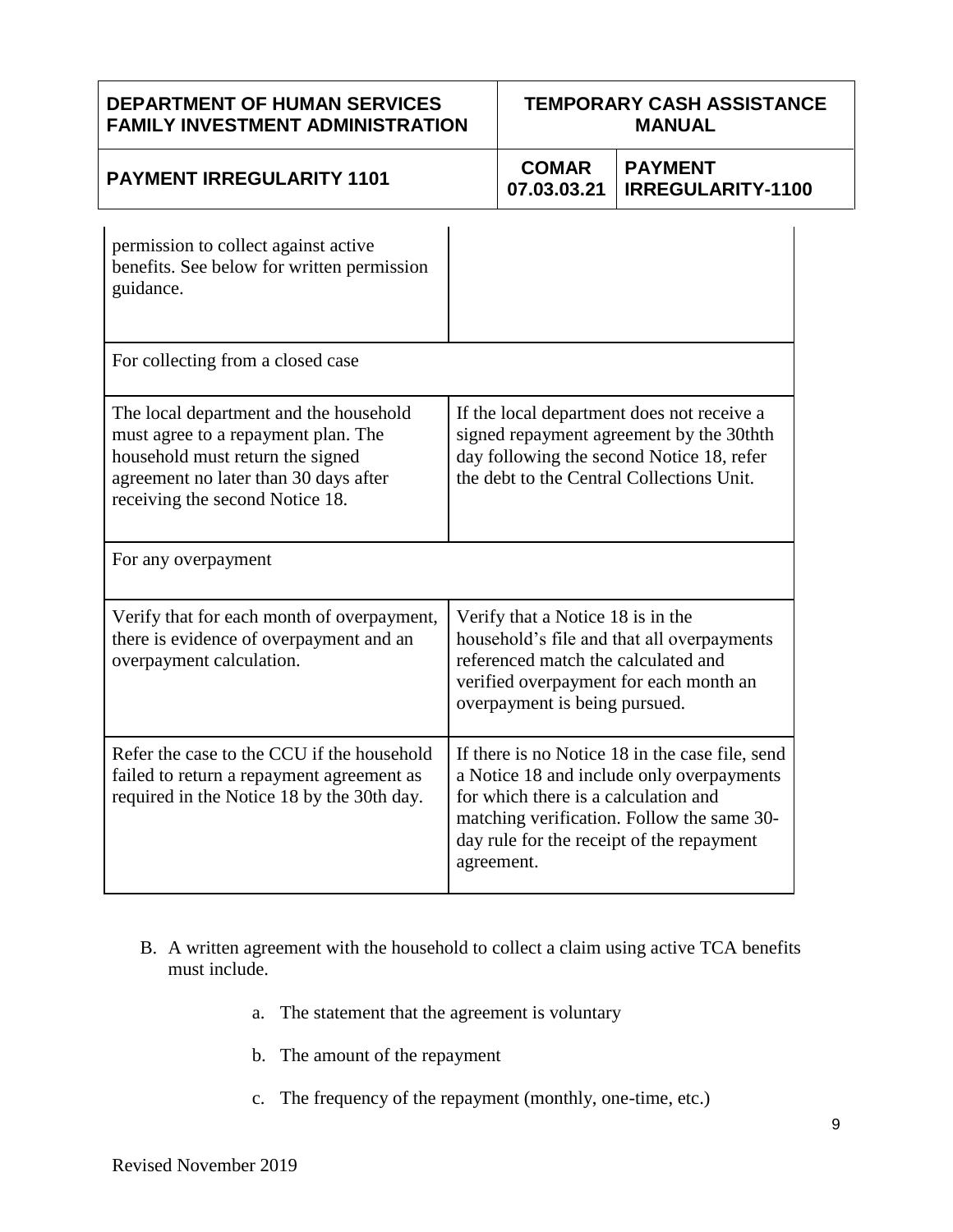# **PAYMENT IRREGULARITY 1101** COMAR

**07.03.03.21 PAYMENT IRREGULARITY-1100**

- d. The length, if any, of the agreement; and
- e. A statement that the household may revoke the agreement at any time.
	- i. In the event a household revokes the agreement, the household may make alternative arrangements to satisfy the debt.
- C. A claim is delinquent when:
	- a. The claim has not been paid in full by the due date of the initial Notice 18 and/or the household has not made a satisfactory adjustment to the payment agreement with the local department.
		- i. The delinquency date following the Notice 18 is 30 days from the date of the original Notice 18.
	- b. A payment arrangement has been established and the scheduled payment has not been made by the due date.
		- i. The delinquency date is the due date of the missed payment.
	- c. A household fails to make a payment on a monthly basis in the amount specified in the repayment agreement.

# **1101.15 Acceptable Forms of Payment**

- A. The State may collect a claim by:
	- b. Reducing benefits prior to issuance.
	- c. Accepting cash or any of its generally acceptable equivalents such as but not limited to; check, money order, and/or credit or debit cards.
	- d. Conducting the State's own offsets and intercepts. These methods are used when a debt is referred to the States' Central Collection Unit.

#### **1101.16 Criteria for Terminating a Collection Action**

A. A terminated claim is a claim in which all collection action has ceased.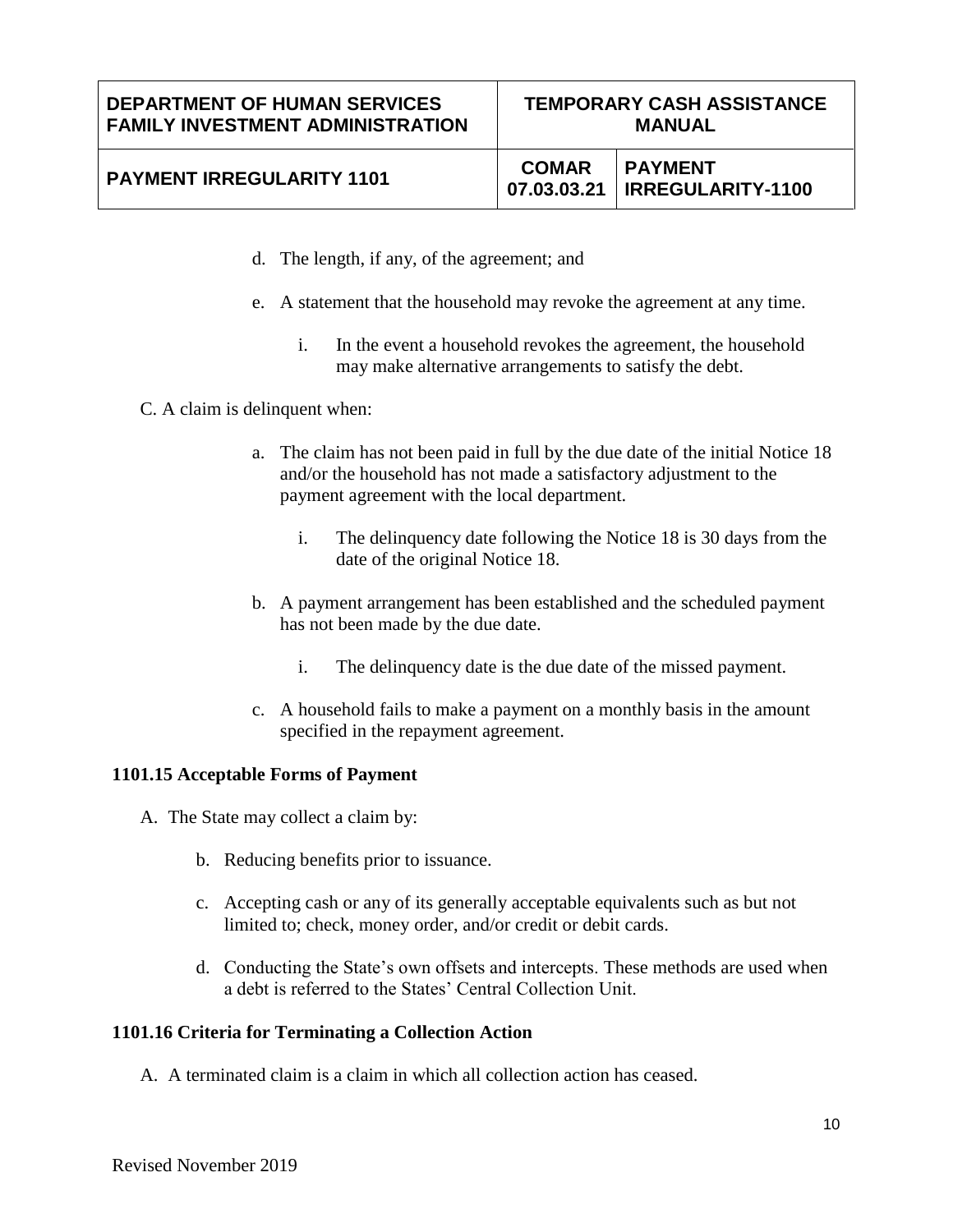| <b>PAYMENT IRREGULARITY 1101</b> |  | <b>COMAR PAYMENT</b><br>$\mid$ 07.03.03.21   IRREGULARITY-1100 |
|----------------------------------|--|----------------------------------------------------------------|
|----------------------------------|--|----------------------------------------------------------------|

- B. A claim shall be terminated for any of the following reasons:
	- a. The claim has been found to be invalid in a fair hearing, administrative disqualification hearing, or court determination.
	- b. The claim has been found to have been established in error.
	- c. The claim is missing any of the required documentation needed to establish and pursue the debt. This includes;
		- i. Verification for each instance of overpayment as outlined in Sections 1101.4 and 1101.8.
		- ii. Proof of notification to the customer of the overpayment as outlined in Section 1101.10.
	- d. The household cannot be located after three years of the claim establishment date.
	- e. The claim is no longer being pursued by the CCU after having been properly referred and the local department has exhausted means available in recouping the claim.

# **1101.17 Central Collections Unit**

- A. The Central Collections Unit (CCU) is a unit within the Department of Budget and Management. It is the entity responsible for pursuing the payment of debts owed to the State of Maryland.
- B. A referral to the CCU is made when a customer fails to return a payment agreement or fails to make payments on an outstanding overpayment as per an agreement made with the local department.
- C. Once a demand letter (Notice 18) or a notice of failure to repay (Notice 43) is issued, an alert will be generated advising the local department case manager of the cases referral to the CCU.
- D. Once 30 days has passed since the second Notice 18 or Notice 43 was sent and no action is taken by the customer, the case will be labeled Closed and Referred. The Case will then be transferred to the CCU via the interface process.